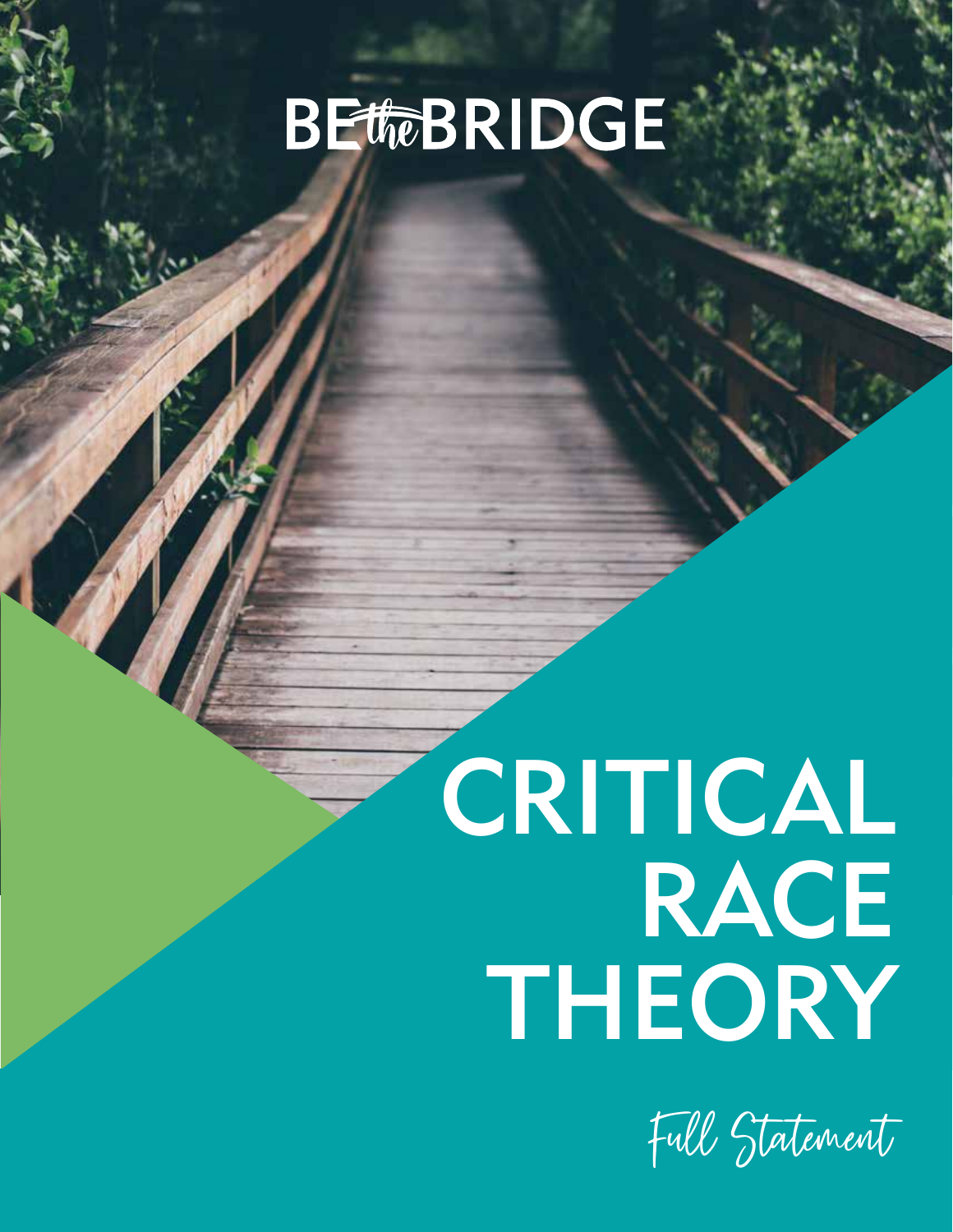# Be the Bridge and Critical Race Theory

Our vision at Be the Bridge (BTB) is that people and organizations are aware and responding to the racial brokenness and systemic injustice in our world.

Our vision is that people are no longer conditioned and discipled by a racialized society, but grounded in truth. All are equipped to flourish. Our mission is to **inspire** people to have a distinctive and transformative response to racial division and be present and intentional toward racial reconciliation. We equip bridge-builders towards fostering and developing vision, skills, and heart for racial healing.

As we discuss the utilization of various theories to make sense of our current racial reality, it is helpful to remember the core values that Be the Bridge holds. We are a Christ-centered organization, but we respect people from all faith backgrounds and walks of life and believe each person has a role to play in racial reconciliation.

#### WE BELIEVE

At Be the Bridge, we believe that we are called to be ambassadors for Christ and for reconciliation. We acknowledge our interconnectedness as the body of Christ and desire to repair bonds that have been broken. We strive to make right the injustice and brokenness in ourselves, communities, and society.

We will actively give and receive grace. Our desire is to build a community of people who want to have a healthy dialogue about race. We ask for God's grace to experience transformation and life change and to learn and grow around issues of race.

We believe that sugar coating truth is harmful to the process of reconciliation, and that the truth will set us free. We believe all human beings are imagebearers of God and will conduct our conversations with respect. We focus on being active listeners and learners. We believe it is necessary and healthy to confess and repent from our brokenness and mistakes, including the brokenness around the ideas and history of race. This is important communally and individually. We believe it is important to move forward toward healing. We believe in the value of independent and communal learning. Engaging with others who are committed to learning about racial issues through a Biblical lens is edifying and healthy.

Because race is a social and political construct, we believe standing for justice begins with uplifting the voice of the marginalized. We urge advocacy for racial justice across the legal, economic, political and social dimensions. We believe that the fight for racial justice is not a movement but a clarion call for all who profess Christ. Our vision and guiding principles are founded on Scripture. We empower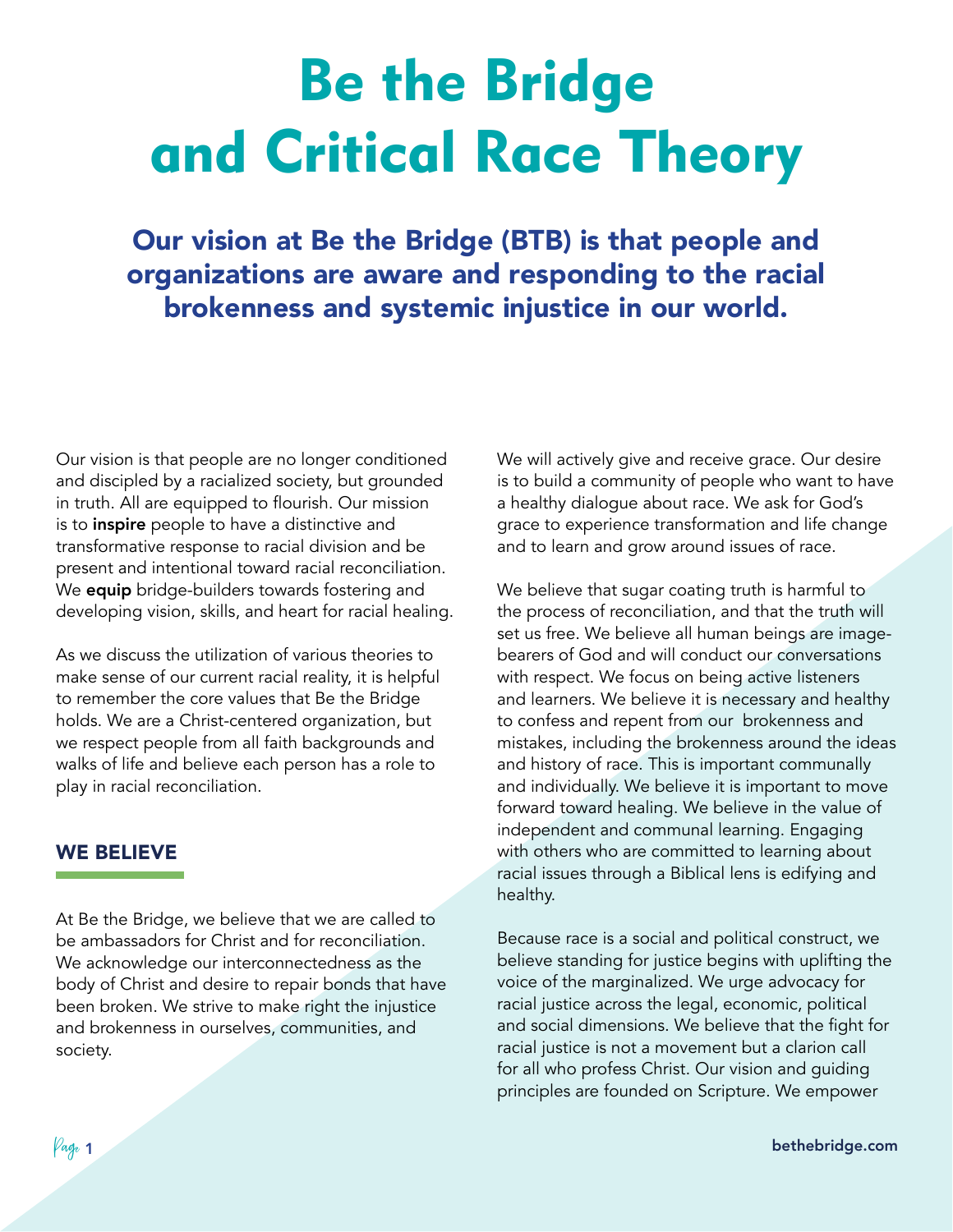people and culture toward racial healing, equity, and reconciliation. We exist to help build up the church and help the church become a leading and healing voice in racial reconciliation.

# "We believe that the fight for racial justice is not a movement but a clarion call for all who profess Christ."

We believe that bias must be acknowledged and this must include looking within ourselves and our organization. We teach that the examination of bias starts inwardly and works outwardly so that we can productively challenge and deconstruct it. This active and ongoing self-examination allows us to constantly recalibrate and make sure we are staying true to who we are in working towards our organizational goals built around seeking racial justice reflective of God's Kingdom where all are seen and all are valued equally in His presence.

#### CRITICISM SURROUNDING CRITICAL RACE THEORY

Recently, Critical Race Theory (CRT) has emerged as a new criticism against the work of Be the Bridge and racial equity and is being used in an attempt to put a stumbling block in the organization's work toward racial justice and healing. We reject that CRT is our guiding *framework*. Instead, Be the Bridge was built around a Biblical worldview as is clear in our mission, vision, and values. We regret that some people are using a critique of CRT to discredit our Biblical and gospel-oriented fight against the system of white supremacy. This is an unfortunately common practice. It is a dangerous way for people to create a red herring and distance themselves from doing the hard work of understanding how

racism is operating within social systems and their role in maintaining or dismantling the status quo.

The goal of this document is to both outline Be the Bridge's Biblical framework as well as explain Critical Race Theory for those who are unfamiliar with its origins and tenets. We hope you leave with an understanding of where we see critical theories overlapping with Biblical truths, ways we can utilize the thinking behind various theories, and our overall hope for moving forward and returning our focus to the work at hand.

### WHAT IS CRITICAL RACE THEORY AND HOW DID IT COME ABOUT?

Long before the existence of critical race theory, there was critical theory. In this instance, the word "critical" refers to the crucial importance of understanding the underlying context within society for any concept. Critical theory is a scholarly approach that analyzes social conditions within their historical, cultural, and ideological contexts. It emerged in the early part of the 20th century from what is now referred to as the Frankfurt School. Scholars of the Frankfurt School offered an examination and critique of society guided by the belief that society should work toward the ideals of equality and social betterment. Because one of the thinkers critical theory arose from was Karl Marx, it is often rejected outright by those in Christian circles as Marxist and therefore incompatible with a Biblical worldview.

At the same time in history, the church could have been leading the way toward Biblical concepts Jesus himself prayed for, "your kingdom come, your will be done, on earth as it is in heaven." Rather, we saw majority culture churches in America either complicit with or actively engaging in racial terror and anti-Blackness through the era of lynching. Rather than disciple their people away from racial

<sup>1</sup> Sensoy, Ozlem and Robin DiAngelo, Is Everyone Really Equal, Second Edition, 2017. Pg. 25 2 Ibid.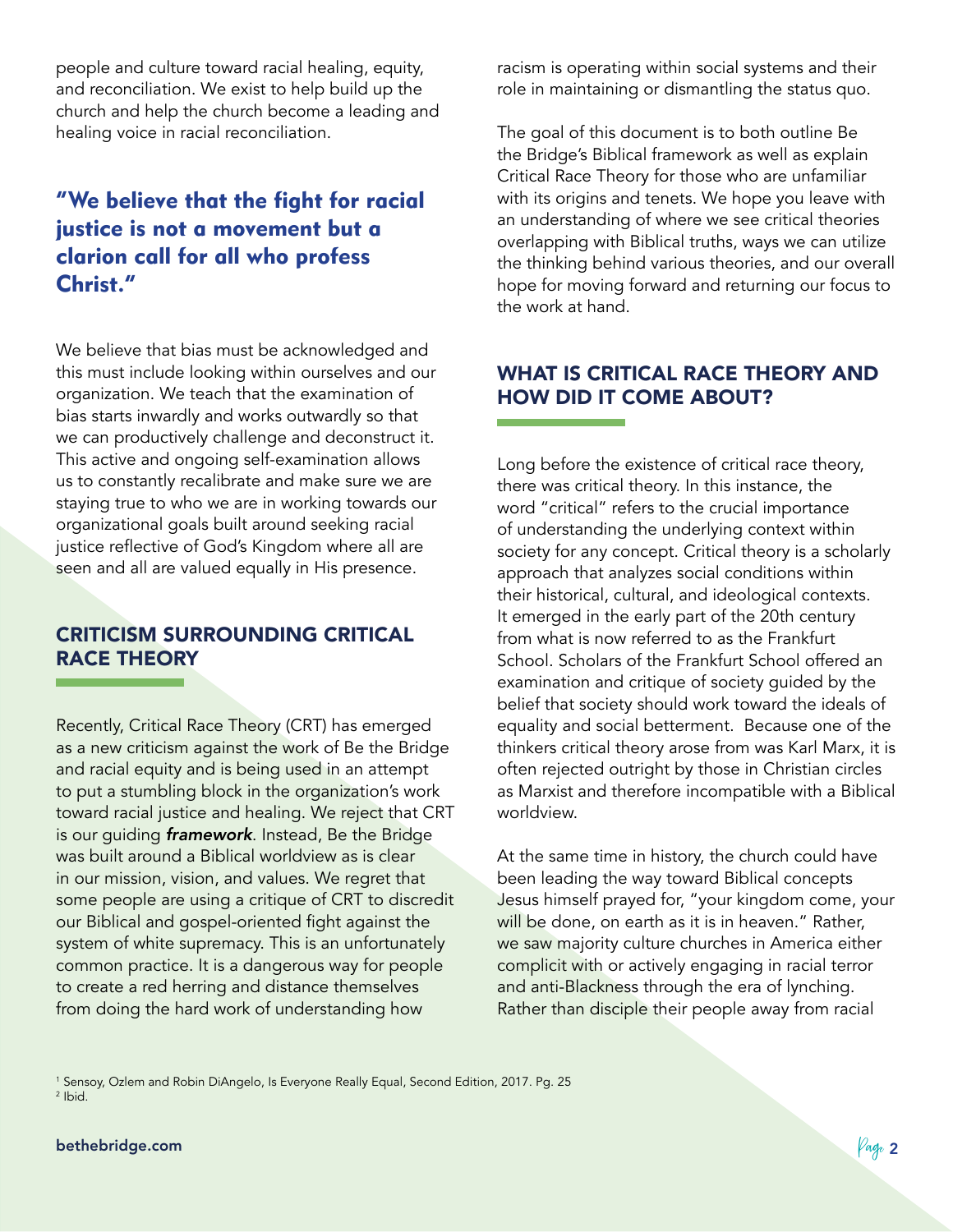hatred, their silence led to a deeper entrenchment of racism into our society and history." Truth, liberation, and the full humanity of Black imagebearers could have been proclaimed from the church, but it was not. And as Jesus said, when his disciples are silent, we should not be surprised when "the very stones cry out."

From critical theory, critical legal theory branched off as a way to analyze the law in a similar fashion. At the heart of critical legal theory (CLT) is the concept of the law being so intertwined with social issues that the two cannot be viewed separately. CLT sees the law and the way the legal system functions as a means of upholding power for some and subjugation for others.

We can see this in the American legal system where the law was written explicitly and implicitly to maintain white racial power. Who was allowed to vote, immigrate and become a citizen, own land, carry a weapon, marry, or attend school were codified into law under explicitly racial terms that then normalized a racial power hierarchy in the everyday lives of Americans. Segregation could not be solely discussed as a social issue as though people were simply choosing to live separately, but also a legal issue as that segregation was legally mandated. Wealth building could not be discussed as having only social causes as it also had deeprooted legal ramifications as well. The examples are nearly endless in the US as both the written law and the judicial interpretation of those laws created or justified the racialized social climate. In this way, the question of should Christians accept critical legal theory is less about the specific beliefs of those theorists, but rather do we also see the truth of our country's history and are we then able to talk fruitfully about what it means to live in a country where race was not just a social structure, but a legislative phenomenon.

CLT scholars do not just seek to explain this relationship, but rather to show how the law can be an instrument of oppression or liberation, and how liberation is harder to achieve because those with wealth and power have historically used

the law to codify their power and maintain it. Seeing who has had power is easy when looking historically at who was allowed to write laws, benefit from legislation, enforce the rules, and utilize the law to stay in those positions of power. Through the lens of who has power and who can utilize the law for their own benefit and the detriment of others, CLT scholars seek to reimagine what it would take to achieve progress through altering laws in a way that then alters society.

Pushback to this thought process in Christian circles often comes from the response that it is only Jesus who can change hearts, and it is only through changed hearts that we see changed societies. While this is true, we can simultaneously see that laws can and do hurt people around us and as

"Christians living in a democratic republic, we have not just the ability, but the God-given mandate to pursue justice for those being hurt."

Christians living in a democratic republic, we have not just the ability, but the God-given mandate to pursue justice for those being hurt. We don't have to agree that the law is what will change the hearts of society to say we will not stand by silently while it hurts others, breaking from the tradition of the majority culture church in America. As Martin Luther King Jr. said, "It may be true that the law cannot make a man love me, but it can keep him from lynching me, and I think that's pretty important."

Critical race theory was born out of critical legal theory. The original scholars of critical race theory were nearly all people of color working in predominantly white law schools who saw neither the conservative nor liberal positions offered there as sufficient. They were dissatisfied with what they saw being taught, particularly that the exertion of racial power via the law was rare. This was the post-Civil Rights era and white America had decided to cling to what they viewed as MLK's vision for America - a colorblind America. While this idea is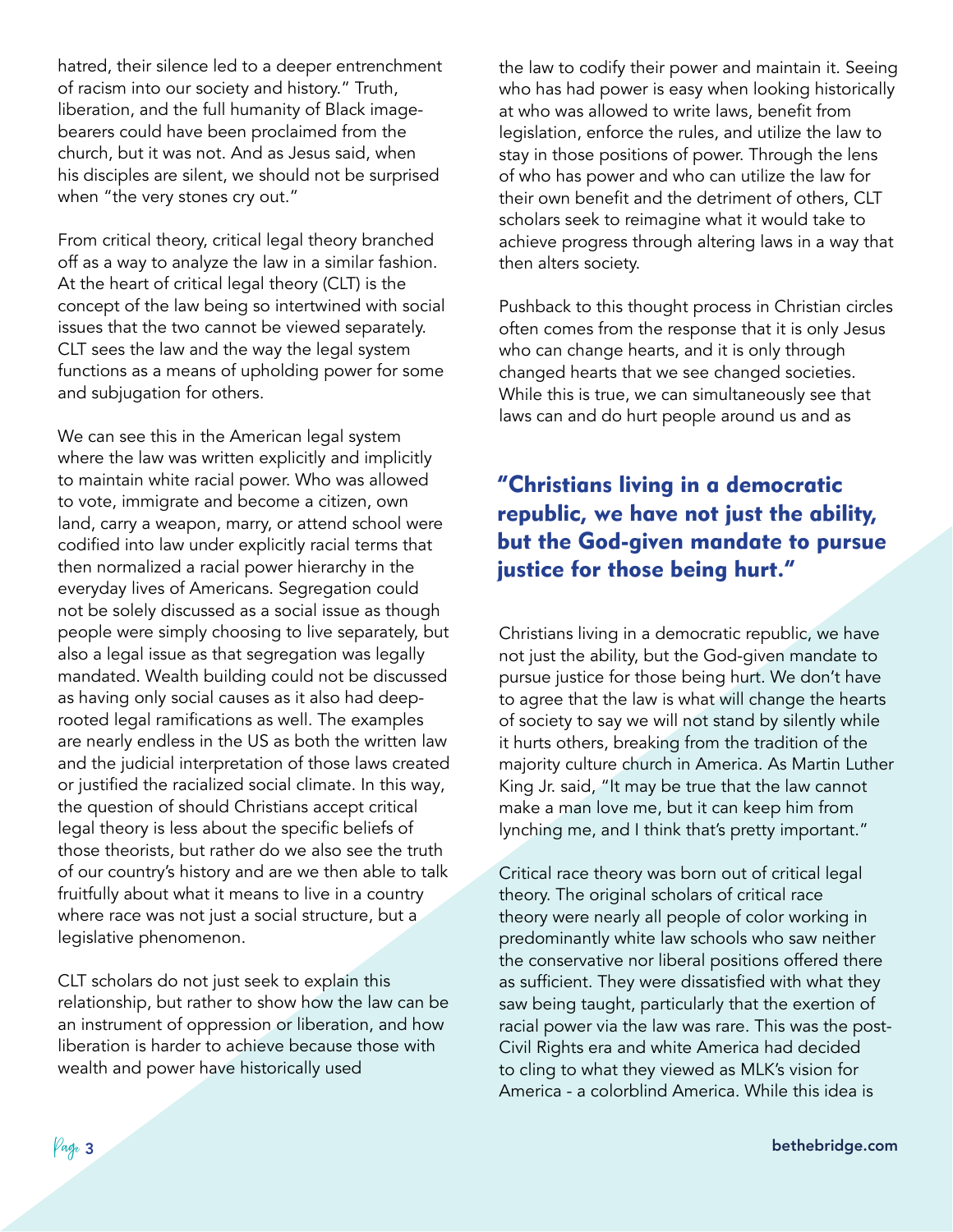clearly not in line with what King taught (see his Letter from Birmingham Jail for further explanation), it was utilized as a defense to say unless the law was specifically and intentionally racist, we had to be blind not just to people's race, but to the disproportionate racial impact of many laws and practices.

This boundary drawn by those in power around how they could talk about race and the law were far too narrow for their liking and didn't adequately address the lived reality of Americans of color. They were aware that what they experienced in law school mirrored larger concepts in society of what was deemed acceptable at the time - primarily the supposed colorblind vision of MLK as the way forward for ending racism. With this societal acceptance of colorblindness being the opposite of racism, legal battles for civil rights of the late 70's-80's were becoming nearly impossible to win. The legal definitions of discrimination were constantly changing and moving toward requiring clear and undeniable racist intent, which is nearly impossible to prove and isn't necessarily important if the impact is disproportionate harm to people of color.

With that backdrop, theorists sought to help make sense of what they saw was really happening: the persistence of racial inequality. They focused on showing how historically the law was central to and complicit in the upholding of white supremacy. While they had a variety of ways to do this, there emerged two common beliefs linking all critical race theorists: 1) White supremacy has subordinated people of color, and 2) The need to not only understand that history and modern reality, but work to change it.

They also had a shared understanding that whatever strategies and discourse happened surrounding race, they must take honest account of current racial realities and how they fit in the narrative arc of race in America. Solutions must be contextual to where people have influence and ability to make change. Also, for segregation and racist outcomes to prevail, there did not need to be specific, proven intent. Instead, the trajectory of white supremacy in society would prevail without intentional work to dismantle it.

## WHY UTILIZE CONCEPTS FROM CRITICAL RACE THEORY (CRT)?

CRT is a large and complex field of study spanning several disciplines from law to social sciences with an overarching theme of collective liberation, not just for those oppressed, but freedom from participating in oppression as well. With this in mind, identifying some of the components of the work from academic CRT scholars can be helpful in understanding the critical nature of how and why racism is duplicated through generations and why white supremacy persists.

Some concepts (such as structural racism) have been known and discussed in the Black church for over a century, even if the language differed some from the ways modern CRT theorists talk about the same phenomenons. While enslaved Black Americans may not have had a law school background with which to speak of social phenomena, they did speak boldly about the racism baked into the church in America and how it wasn't dependent upon each individual parishioner harboring racist intent for them to remain enslaved.

"Some concepts (such as structural racism) have been known and discussed in the Black church for over a century, even if the language differed some from the ways modern CRT theorists talk about the same phenomenons."

Frederick Douglass often spoke in ways that would be considered in line with modern CRT theorists. calling America not to say the words "all" when talking about rights and privileges while using the law to hinder access to those rights and privileges for specific groups. In an 1890 address referred to as "The Race Problem," he states, "The United States Government made the negro a citizen, will it protect him as a citizen? This is the problem. It made him a soldier, will it honor him as a patriot?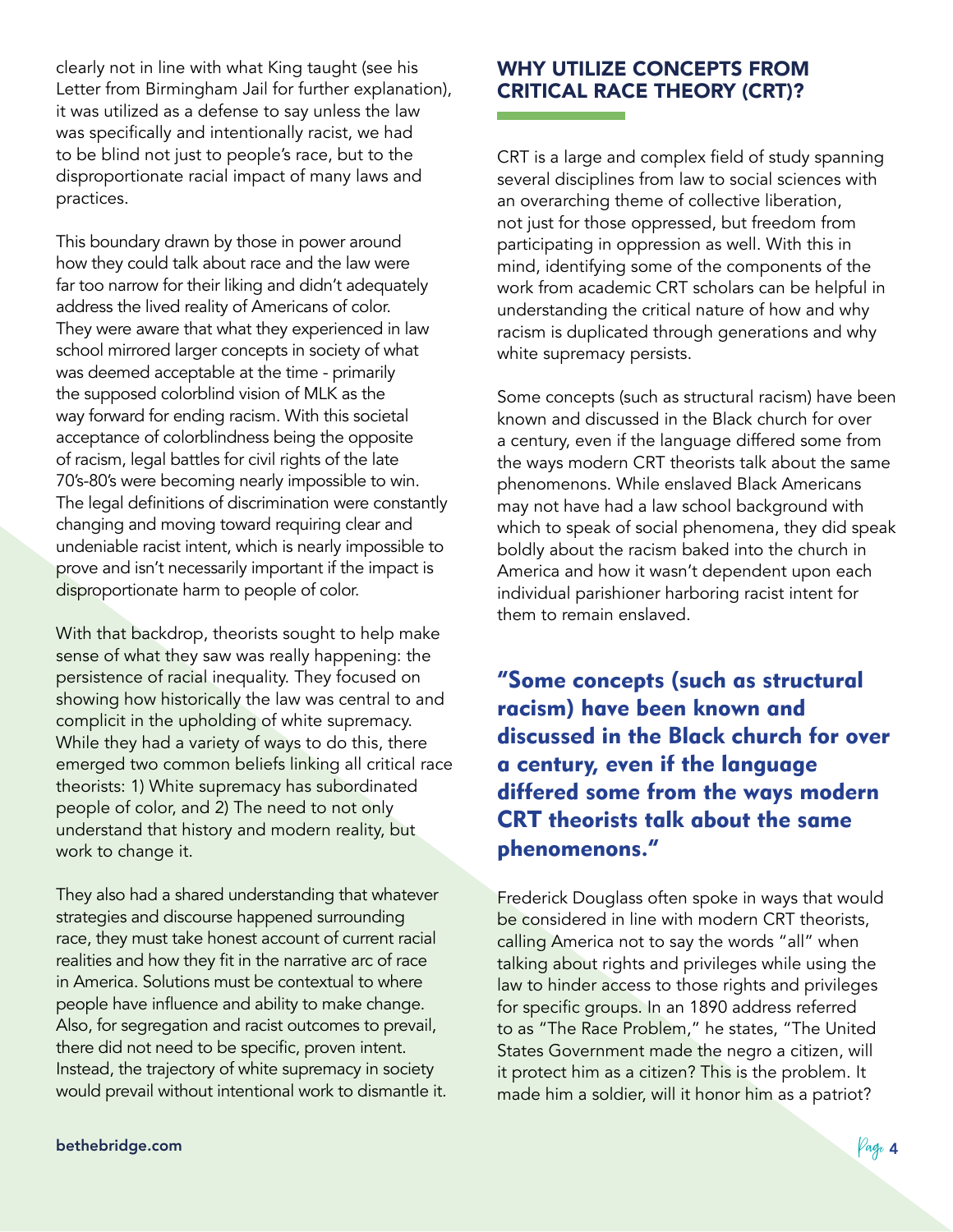This is the problem. It made him a voter, will it defend his right to vote? This is the problem. This, I say, is more a problem for the nation than for the negro, and this is the side of the question far more than the other which should be kept in view by the American people."

Christian scholars involved in the fight against racism have found some of the terms emerging from CRT most helpful when seeking to understand broader societal realities. Those terms include "white privilege," "white fragility," and "colorblind racism," to name a few. We accept that these terms and conceptualizations are useful where they come alongside the mission, vision, and values of BTB and are helpful in understanding and addressing issues in our institutions, communities, and nations in the 21st Century.

#### IS CRT COMPATIBLE WITH CHRISTIANITY?

We do not intend to argue for or against the processes and goals of CRT. Instead, we find the concepts and tools of CRT useful in working towards our Biblical process of racial justice as reflective of the Kingdom. This process includes Biblical concepts such as self-awareness, confession, lament, repentance, forgiveness, reconciliation, and healing for individuals and systems. This goal is inclusive of all racial and ethnic groups centered under the authority of Christ rather than centered under any one particular group identity. We are open to a critical examination of our values, but we also reject the weaponizing of a theory in order to rationalize oppression or give others an excuse from doing the hard work to dismantle racism, both within themselves and within the systems of our society, especially the Church. We believe that we do not have to embrace the whole of CRT to find usefulness in components of its tenets.

# "Be the Bridge is built on a Biblical framework that all people are valued by God. He sees and cares about the people on the margins and so should His Church."

Another reality to consider is the white church throughout American history, could have developed robust concepts and ways to think about race and racism. Instead, the white church overwhelmingly chose to go along with the thinking of the world around it and be discipled by white supremacy rather than scripture. They chose to justify their way of thinking and uphold the oppression of others rather than reimagine a future where the church led the way in affirming the full humanity and dignity of all. Because of this, scholarship from outside the white church has been helpful to utilize, as it was in some of those places of scholarship where we see a universal, Biblical truth: the condemnation of racial hierarchy in humanity. Therefore, it is helpful to take this robust scholarship and hold it up to a Biblical lens allowing us to see what principles can be utilized to help the church restore its credible witness to a watching world. It is important to remember that these academic scholars are not inventing behaviors, but giving name to behaviors that are already in existence.

#### IS THE CRT FRAMEWORK OF OPPRESSOR AND OPPRESSED GROUPS FOUND IN SCRIPTURE?

It should be clear that group dynamics such as oppressed and oppressor and the importance of power are Biblical concepts and not just pieces of CRT. Hear the words of the Lord when the Bible says, "May he defend the cause of the poor of the people, give deliverance to the children of the

 $^{\rm 3}$  The phrase "white church" is utilized to highlight the fact that historically white-led churches in America have intentionally pursued racial segregation by not allowing full membership and participation from those deemed not white.

<sup>4</sup> Psalm 72:4 ESV 5 Luke 4:18-19 ESV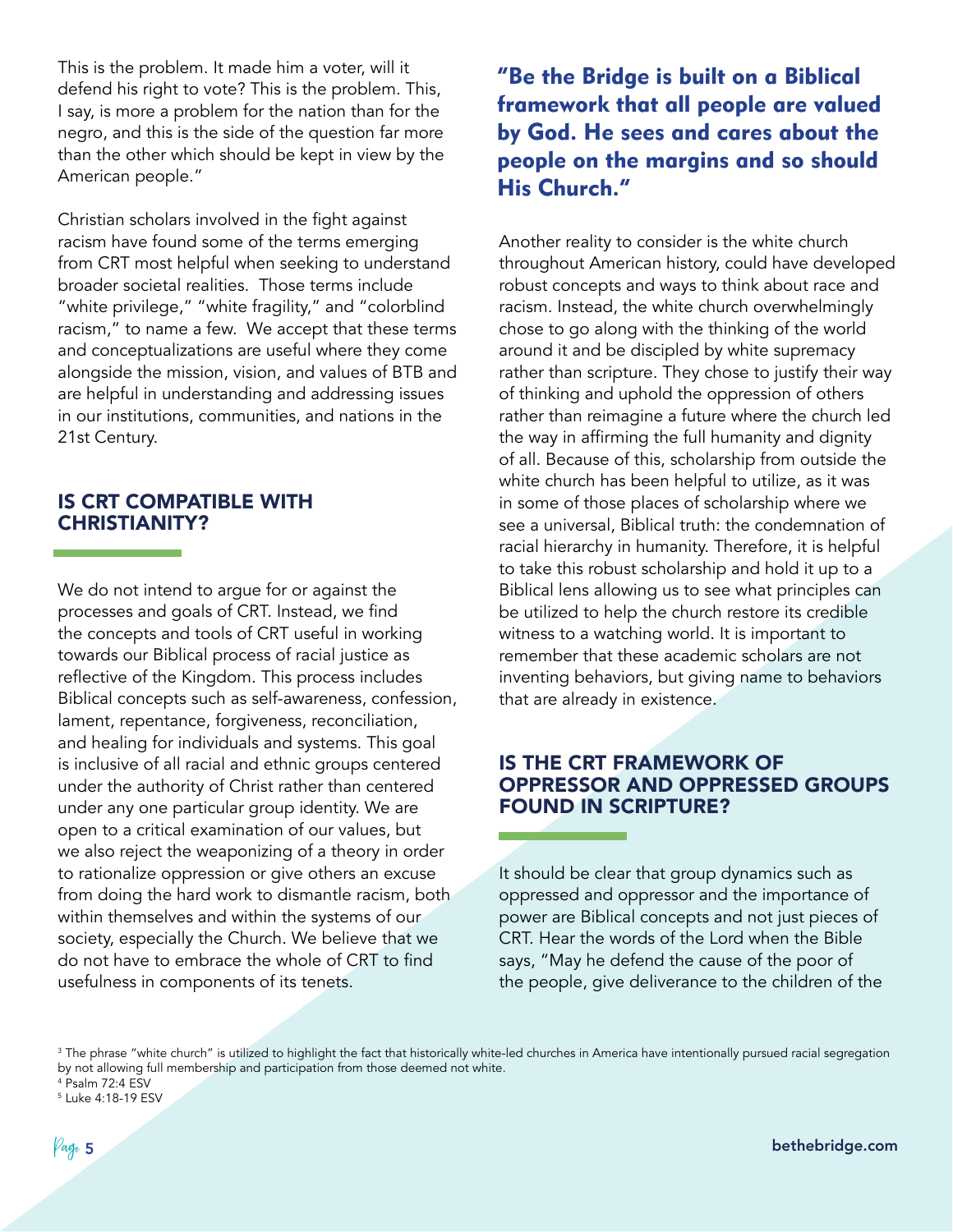needy, and crush the oppressor! " and "The Spirit of the Lord is upon me, because he has anointed me to proclaim good news to the poor. He has sent me to proclaim liberty to the captives and recovering of sight to the blind, to set at liberty those who are oppressed, to proclaim the year of the Lord's favor."

Be the Bridge is built on a Biblical framework that all people are valued by God. He sees and cares about the people on the margins and so should His Church. There are accusations against the use of CRT in that it does not provide a productive process for healing divisions; however, the solution offered by some CRT scholars is a liberation that isn't based in the overthrow of one group by another, but liberation from the oppressor/oppressed dynamic entirely. While we sometimes find it helpful to utilize similar language as CRT, we see Jesus's work on the cross as the driving force and way forward toward that liberation from man-made hierarchies created to oppress fellow image-bearers. We know that to be a Christian and in the position of either the oppressed or the oppressor is to be outside God's intended design for humanity.

"He was calling us beyond that, not to shed those lived realities by pretending they don't exist, but to be "one in Christ Jesus" so the church would be a place of radical reorientation where the hierarchies of this world are broken down and not experienced within the body of Christ."

The best version of that is the Gospel narrative reflective of the Kingdom of God where oppression does not exist. It is the example of living and loving like Christ that drives us in Be the Bridge to racial unity. Following His example does not allow us to ignore oppression of groups within society or His Body, but calls for a breaking of the chains of oppression as we struggle together to better reflect the Kingdom vision of Revelation 7:9.

As we honestly examine our history in the United States from the Colonial Era to today, there is a clear failure to uphold a Kingdom value that all are created in the image of God. We recognize that a primary avenue in which people have been devalued is by categorizing humans based on the false construct of "race" and group racial identity. That racial groups were created in order to exploit and oppress is inarguable and that "white" was created as the group in which power was consolidated is also undeniable. This racial categorization has been central to the narrative of the United States and sadly, has also infected and been upheld by the church. Most importantly, the devaluing of people by group identity is a clear violation of the call to love our neighbor sacrificially through both our words and actions.

It is helpful to understand the power and importance of individual and collective identity. Just as Paul wrote, "There is neither Jew nor Gentile, neither slave nor free, nor is there male and female, for you are all one in Christ Jesus." Paul wrote this precisely because he understood that those sociological identifiers had a significant impact on the lives of those who occupied those positions in society. He was calling us beyond that, not to shed those lived realities by pretending they don't exist, but to be "one in Christ Jesus" so the church would be a place of radical reorientation where the hierarchies of this world are broken down and not experienced within the body of Christ.

6 Philippians 2:3-5, ESV

 $\epsilon$  bethebridge.com and the comparison of the comparison of the comparison of the comparison of  $\ell$  age  $6$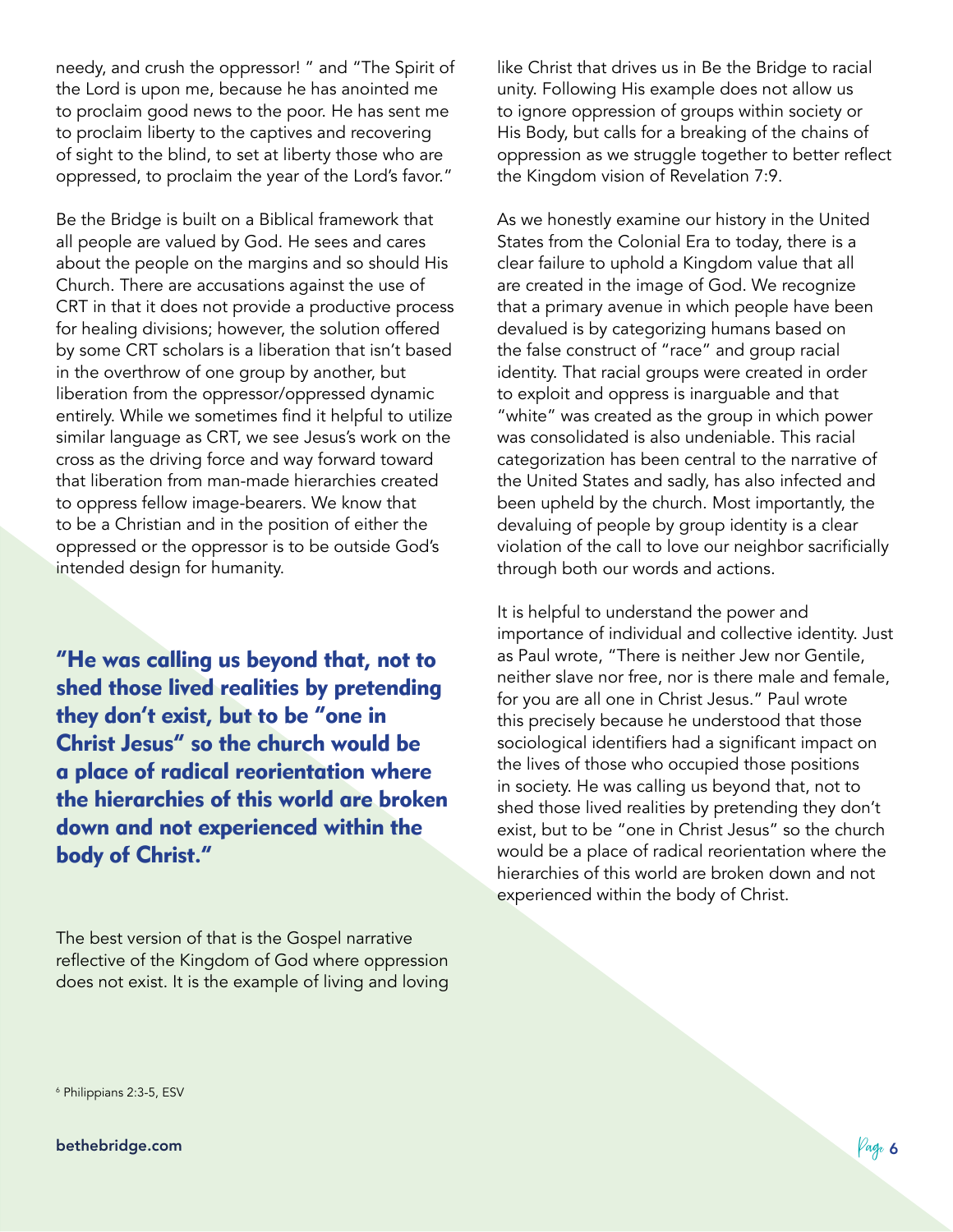#### WHAT IS STANDPOINT THEORY?

A common critique of critical race theory concerns what some CRT theorists refer to as standpoint theory. This is often falsely assumed to mean there are things you can only know if you belong to a specific racial group, and if you are not of that racial group you cannot speak of them. Rather a proper understanding is that none of us are working from an objective lens. We all have a subjective viewpoint through which we make sense of what we experience and witness. But, those who are looking at issues from an oppressed position have to see and understand not only their own viewpoint, but also the viewpoint of those in power in order to successfully navigate the world around them. Therefore, Standpoint Theory is a way of thinking that says those who are in minoritized (not to be confused with minority, minoritized means to not be in the dominant and normalized social group) social positions have a social location that gives them a fuller understanding of social phenomena. This isn't to say truth is subjective, but rather the way I understand that truth will be limited by my human capacity, and my understanding of it will be shaped by my social location.

Take dandelions as an example. The truth is that dandelions are a plant; that's an objective truth about them. The way someone experiences dandelions is shaped by many factors. The suburban homeowner trying to keep their lawn lush and green has a much different viewpoint of dandelions than a young child seeing their white puffs ready to be spread to the wind or encircled into a crown. But neither sees them through the same lens as the herbalist who makes dandelion tea for medicinal purposes, even while understanding most of the country views them as a nuisance, not a helper. No one is arguing about the reality of dandelions as plants, but rather, the lens through which you view them will change the way you talk about them and how you treat them.

To take our analogy into the realm of Critical Theory, we would then evaluate the definition given to "dandelion" through the lens of who has the power to determine what is considered the normative definition of "dandelion." We could see that while each individual above saw the dandelion through a significantly different lens, the one given priority and seen as normative is that of the person with the most societal power - the suburban homeowner. The child's definition is written off as merely childish and the herbalist is viewed as an outsider and therefore not deemed worthy of equal participation in deciding the value and purpose of the dandelion. Also, the herbalist must understand the views of those in power in order to work with and around them; understanding why most people prefer to kill them off rather than harvest them and what that means for her livelihood. Meanwhile, the homeowner has value wrapped up in their definition being primary as it allows them to not know of or care for the herbalist's viewpoint while freely purchasing weed killer and applying it without consequence. Note, this is not about whose subjective understanding of dandelions is right or wrong, but rather whose perspective gets to be seen as normative and whose position allows them to understand a broader variety of viewpoints.

"Therefore, listening to people of color tell their story is an act of love modeled by Jesus and expected from his followers."

A common aspect of CRT theorists is an emphasis on storytelling to understand truth. Back to our analogy, we listen to these varying viewpoints not to challenge the truth that the dandelion is a plant, but because we understand its fullness in a greater way when we are able to see it through a wide variety of viewpoints. This is often criticized assuming it means that within CRT truth is subjective and open to the viewer's interpretation. Rather, the hope is truth is more fully understood when we accept that everyone comes to make sense of truth through their own subjective experience, and we can better understand the objective truth when we take those interpretations into account. It's also important to acknowledge that the non-dominant perspective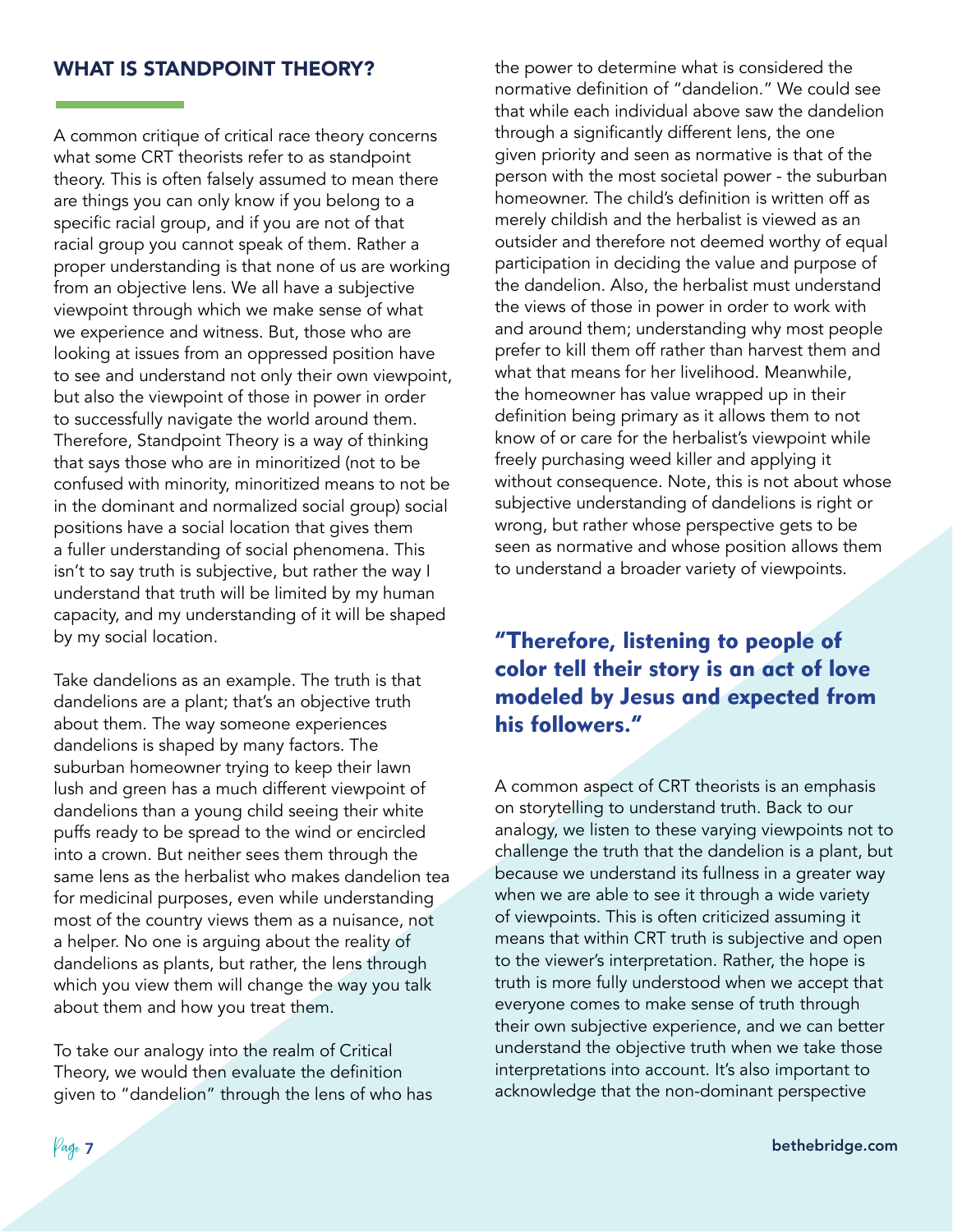should be given heavier consideration due to the nature of understanding necessary and provided by minoritized status.

#### IS STANDPOINT THEORY ANTITHETICAL TO THE GOSPEL?

If we stop to consider how Jesus interacted with people, he often asked them questions. Remember, Jesus knew what was in the hearts and minds of people as God revealed it, but he still took the time to hear from the people. Likewise, Paul uses Jesus as the example of how the Church should move toward Biblical unity by seeking to understand others rather than dismiss or suppress them, "Do nothing from selfish ambition or conceit, but in humility count others as more significant than yourselves. Let each of you look not only to your own interests, but also the interests of others.

# "Dismantling racism in our world includes dealing with not just personal racial animus, but also broader systems of racism built into our society."

Have this mind among yourselves, which is yours in Christ Jesus." Therefore, listening to people of color tell their story is an act of love modeled by Jesus and expected from his followers. The value of individualism in white culture often causes the emerging viewpoints to be presented as objective, which often leads to a white viewpoint as being the default truth. By listening to people of color, we gain a more complete view of society. The Church can also gain a more perfect understanding of Scripture through a diverse body of believers. It takes no further looking than the opening lines of the Sermon on the Mount to see Jesus affirm those who have specific vantage points on earth. We see him say that those who are poor in spirit, meek, merciful, pure in heart, and persecuted are blessed. This is not to say we accept the conclusions of marginalized people no matter what they say or teach, but rather that we can value their perspective because we understand the unique view of the world they have based on their social position.

We can also take a historical lens on this matter, as looking to the outcomes of whose voice is valued historically could have saved immense heartache, pain, and death. During antebellum American church history, white churches were proclaiming slavery as Biblical while using various passages to uphold racial hierarchy. While we can now look back at that and say, "Of course that's evil and wrong!", we also know that even in that era, those on the margins were saying that exact same thing. However, they were not heeded. The theology being presented by majority culture was seen as "just the gospel" and "objective truth." Now, had white church elders recognized that their theology was (perhaps even unintentionally) shaped by their social position and chose to emphasize the voices of those not in positions of power, the church could have been a liberating rather than oppressive force. We believe this illustration also holds true today in that listening to the voices on the margins will ultimately help the people of God usher in kingdom-supremacy rather than continue to uphold white supremacy.

#### SHOULDN'T WE MOVE AWAY FROM GENERALIZATIONS WHEN TALKING ABOUT RACIAL INJUSTICE?

A common fear expressed when talk about racial injustice is introduced is that rather than dismantling racial division, we are simply further ingraining it into society. Aren't utilizing broad generalizations like "white people" when talking about these issues moving us further from seeing people as individuals and away from King's dream of judging people by the content of their character instead of the color of their skin?

While it is true that we are indeed individuals who must be responsible for our own choices, we are also social beings living amongst others not just as individuals, but within social groups that shape our experience. For instance, your gender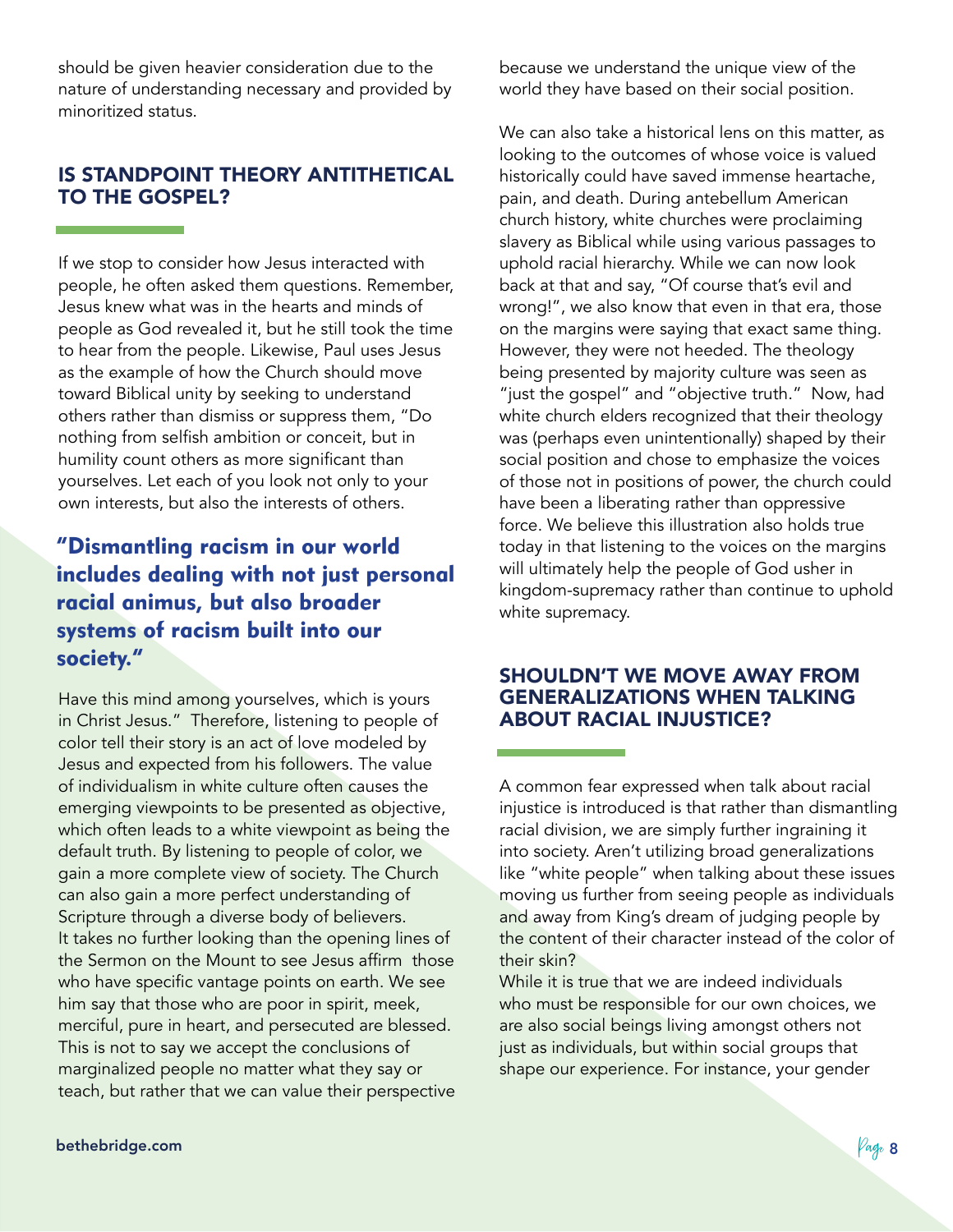is part of who you are, and while you are still an individual, you don't just experience your world as an individual, but as an individual of your gender. It likely determined what clothes your parents bought for you or that you buy for yourself to fit into social norms, what activities were offered for you to participate in, expectations about careers befitting you, and ways you were allowed to show emotion. We are socialized into gender roles and can therefore make broad statements that help us understand the experiences of different gendered individuals. This isn't a way to diminish their individuality, but rather to be able to easily discuss common themes and patterns.

The same can be said of our racial socialization. Your race shaped the way you were socialized into society. Because we live in a racialized society where your race matters to how you experience the world and how others perceive you, we can therefore talk in generalizations about that reality. We use the phrase "white people" not to diminish the individuality of white people, but as a way to talk about social conditions that are experienced at a broader and nearly universal level. There is a shared understanding that there are always exceptions to rules when it comes to people of any racial group, but focusing on those exceptions pulls us away from discussing broader truths.

Dismantling racism in our world includes dealing with not just personal racial animus, but also broader systems of racism built into our society. If we only ever focus on individuals, we are not in a place to dismantle racist laws and systems that can continue to harm even without the conscious intent of any individual. This is particularly true when talking about whiteness. Not only did white people in our history intentionally disregard their various ethnic identities, they solidified themselves into the title of "white" to enshrine themselves into positions of power and authority for the subjugation of others. Because of this long history of clinging to

whiteness as a group identity, we cannot disregard its ongoing impact. We must first dismantle the ways centuries of white people utilized every system available to them to put themselves in a place of privilege; where systems worked for the benefit of fellow white people and for the detriment of people of color.

"In the end, the important question we must answer is not whether Be the Bridge is engaging in the work the way others think we should, but rather are we being faithful to the God we serve?"

This focus on the social construct of "whiteness" is not for the purpose of shaming people who identify as white or to lead to self-flagellation. We recognize that being white is not a biological reality, but a sociological one. This focus on the construct of whiteness is to help us see and understand the devastating impact of the way whiteness has functioned and still functions, not just in the world, but in the church.

Why doesn't CRT or BTB recommend using those same generalizations to critique POC? For a few reasons: 1) Racial labels were placed on other groups by white people, not by POC, for the explicit purpose of insulting, belittling, and labeling them as less than fully human. 2) Whiteness also functioned to create conditions to have these labels look like truth. For instance, during the Jim Crow era people would say Black people were lazy and didn't want to work, while ignoring conditions that kept them from being employed, such as refusing to hire Black people for any jobs outside a select few. Then, white people said, "See! They're not employed! They don't want to work!" This is one example among many, but to broadly criticize groups of

7 Matthew 7:5 ESV 8 Ephesians 4:11-13, 15-16, NIV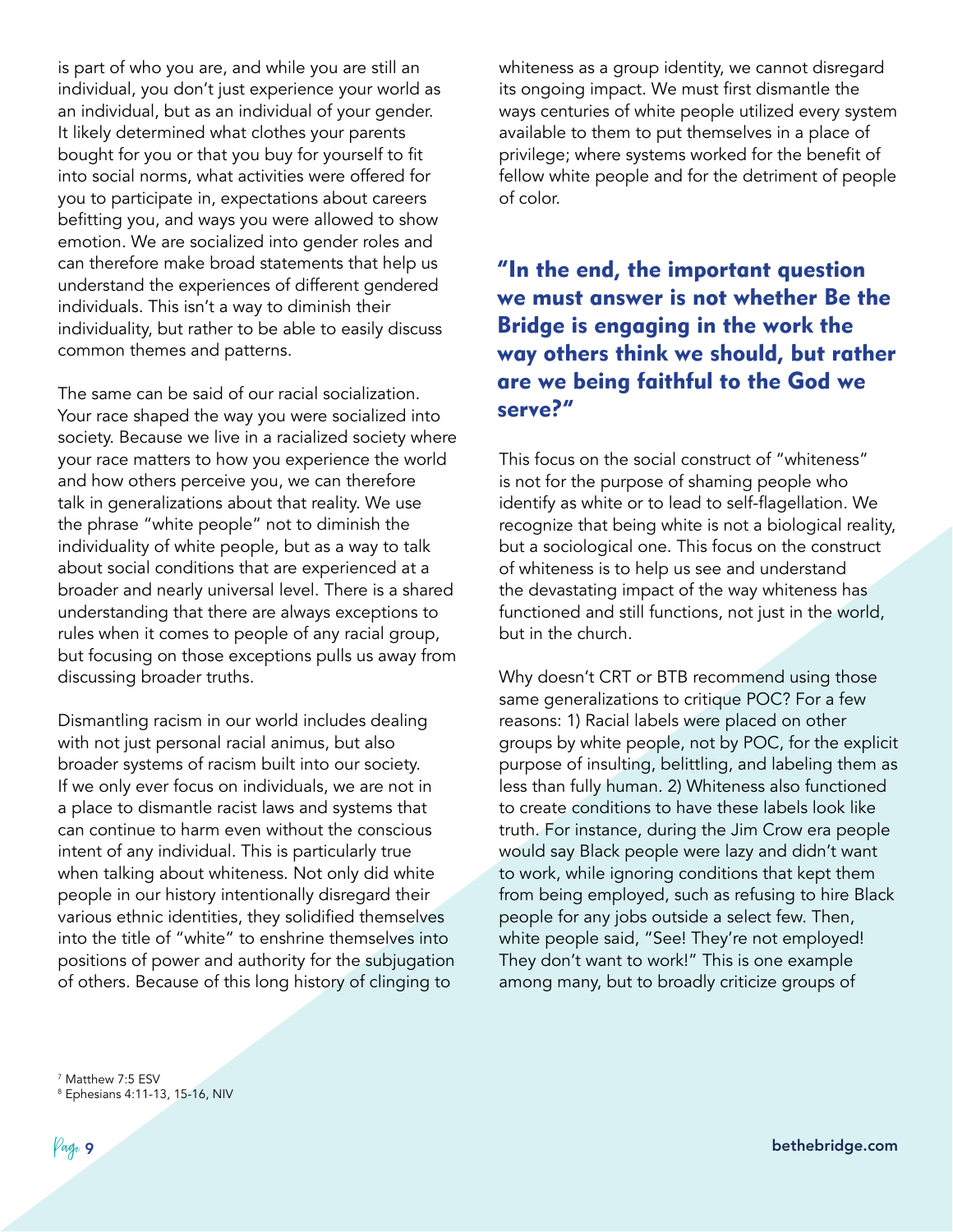color positions one to be part of a long legacy of blaming marginalized groups for conditions that have been created by those in positions of power, overwhelmingly white people in America, to keep them subjugated. This also assumes the subjective lens with which you view the culture of another group is an objective perspective that is needed, or not already present, in the conversation amongst the members of that group. We encourage white people to instead look to ways that whiteness is upholding conditions that lead to other groups not being able to flourish as a more helpful way forward toward bridge building and reconciliation. As Jesus taught, "first take the log out of your own eye, and then you will see clearly to take the speck out of your brother's eye."

#### **CONCLUSION**

We know this document in no way sums up the totality of Critical Race Theory, the issues some have with it, or the ways we may be utilizing it or other theories to help Christians see a path forward toward healing. The goal was not to be exhaustive, but rather to give a brief overview where we could explain how and why we utilize some parts of a theory that wasn't directly born out of the church and to help others feel more prepared if criticism is leveraged toward them or the organization for doing so.

In the end, the important question we must answer is not whether Be the Bridge is engaging in the work the way others think we should, but rather are we being faithful to the God we serve? We know racial reconciliation is an area where we have been called and where our Founder, Latasha Morrison, has been led.

We will continue to do this work prayerfully, faithfully, and joyfully. We immerse ourselves in not just the work of racial justice, but in scripture as our guiding foundation. We appreciate those who have supported our work and cheered us on while saying, "Let your light shine before others, so that they may see your good works and give glory to your Father in heaven." We are encouraged to continue to strive to be a light in this world that so desperately needs hope and restoration. We also heed these words, "But I say to you, love your enemies and pray for those who persecute you," and we will continue to do so regardless of the criticism or slander that may be sent our way.

We have confidence the work of Be the Bridge, built on Biblical principles and utilizing whatever resources we see God being able to use for good, is in line with God's word and call for us and are especially encouraged as we see the bounty of good fruit it has produced. "In every way, every good tree bears good fruit, but the bad tree bears bad fruit. A good tree cannot bear bad fruit, nor can a bad tree bear good fruit. Every tree that does not bear good fruit is cut down and thrown into the fire. Thus you will know them by their fruits." We see fruit in meaningful cross-cultural relationships being formed, in churches becoming a credible witness for the Gospel through racial reconciliation, in individuals returning to the faith they once walked away from or were alienated from because of their race, in people who never wanted anything to do with Christianity coming to Be the Bridge and for the first time be curious about Jesus because of the work they see being done by a Christian organization, and in healing of long-open wounds borne by people of color as they are reconciling with their white siblings.